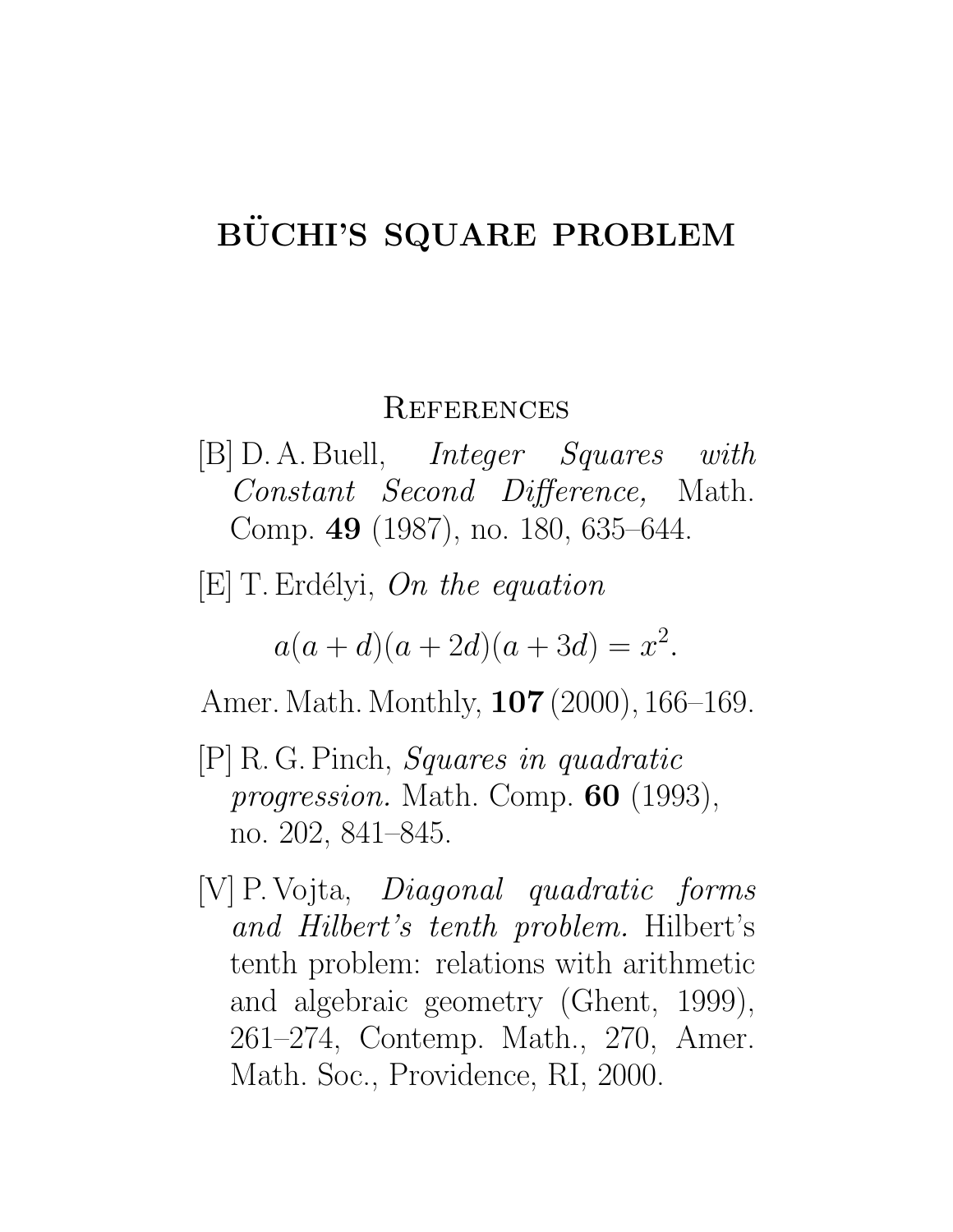1. The problem

Find integer sequences

(1.1)  $0 \le x_1 < x_2 < \cdots < x_n \ (n \ge 3)$ satisfying  $\overline{2}$ 

(1.2)  

$$
x_1^2 - 2x_2^2 + x_3^2 = 2
$$

$$
x_2^2 - 2x_3^2 + x_4^2 = 2
$$

$$
\vdots
$$

$$
x_{n-2}^2 - 2x_{n-1}^2 + x_n^2 = 2
$$

"Trivial" case:  $x_1 < x_2 < \cdots < x_n$  successive integers  $(x_{i+1} = x_i+1)$ . Otherwise, call  $(x_1, x_2, \ldots, x_n)$  a *Büchi n-tuple*.

**Example 1.3.**  $(6, 23, 32, 39)$  is a Büchi 4-tuple.

Equivalent guises occurring in the literature:

**Example 1.4.** (1.1) is a Büchi n-tuple  $\iff$ the sequence  $x_1^2 < x_2^2 < \cdots < x_n^2$  differs termwise by a nonzero constant from a sequence of squares of successive integers

$$
a < a + 1 < a + 2 < \dots \qquad (a > 3).
$$

E.g.,  $246^2 - 6^2 = 247^2 - 23^2 = 248^2 - 32^2 = 249^2 - 39^2 = 60480.$ 

Variant: (1.1) is a Büchi n-tuple  $\iff$ 

 $\exists g(X) := X^2 + bX + c \ (b, c \in \mathbb{Z}, \ b \geq 3, \ b^2 \neq 4c)$ such that  $g(i) = x_i^2$  $i^2$   $(i = 1, 2, \ldots, n).$ 

E.g.,  $X^2 + 490X - 455$  takes values  $6^2$ ,  $23^2$ ,  $32^2$ ,  $39^2$  at  $X = 1, 2, 3, 4$ .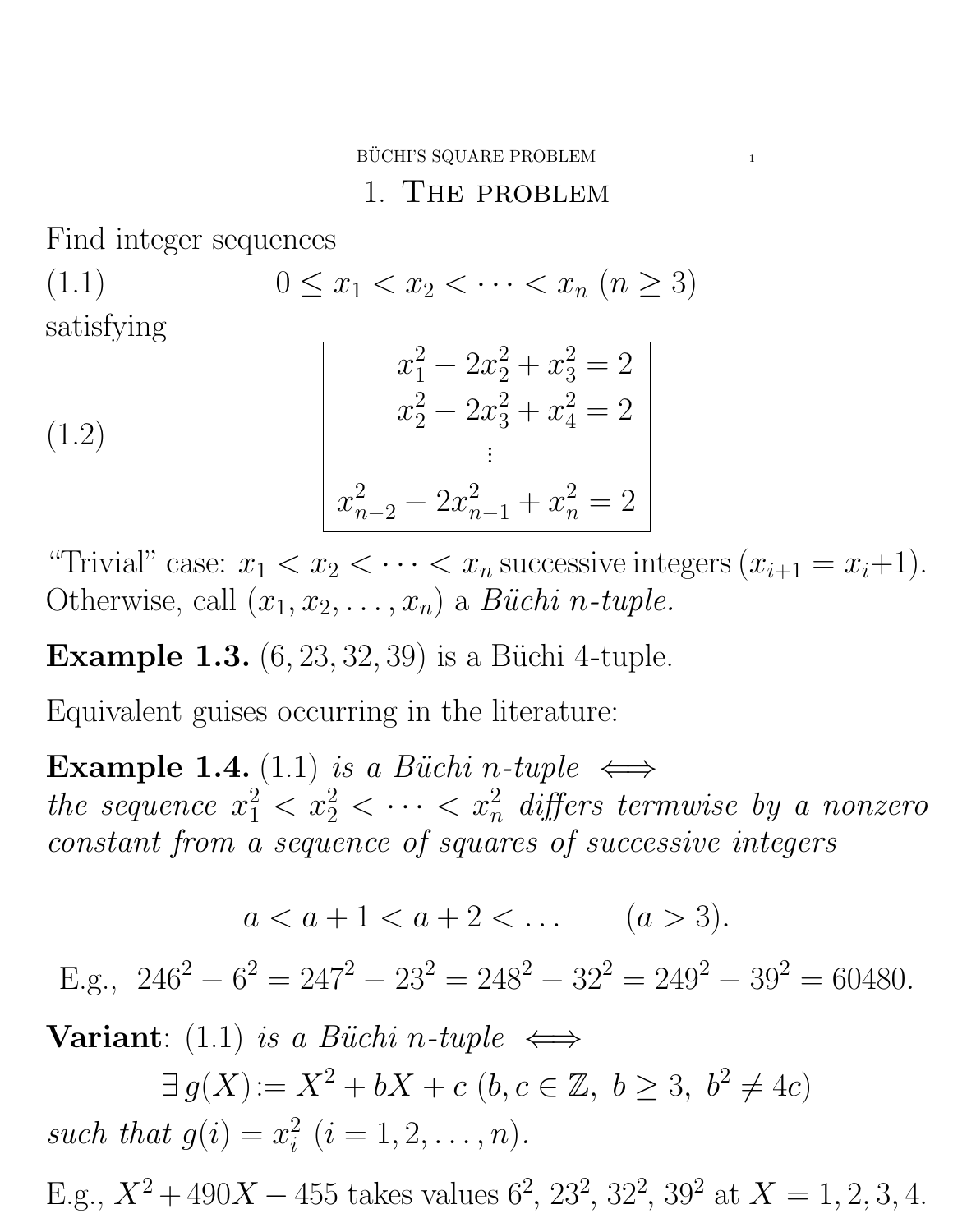Why this, from among the endless recreational puzzles about integers? Büchi found an application of the nonexistence of Büchi  $n$ -tuples, for some  $n$ , to a strengthening of a theorem of Matijasevic (based on work of Davis and Robinson) asserting nonexistence of a single algorithm for deciding integer solvability of all polynomial equation with integer coefficients. (Hilbert's tenth problem.) Büchi showed, for any such equation, that the existence of an integer solution is equivalent to the existence of an integer solution of a system of equations each of which is either "diagonal quadratic," i.e., of the form

$$
\sum_i a_i x_i^2 = b
$$

or of the form

$$
x_i = \pm x_j \pm 1.
$$

Now if for some *n* there exist no Büchi *n*-tuples, then  $x_1 = \pm x_2 \pm 1$ is equivalent to  $\exists x_3, \ldots, x_n \in \mathbb{Z}$  such that (1.2) holds. Thus the solvability of any polynomial equation (or system of equations, since  $P_1 = P_2 = \cdots = P_m = 0$  is equivalent to  $\Sigma P_i^2 = 0$ ) would be equivalent to that of some diagonal quadratic system.

One would then have the impossibility of finding an algorithm to decide diagonal quadratic systems.

Büchi's argument is explained in a few lines, e.g., in  $\S1$  of [V].

Example 1.5. If there existed an algorithm for deciding diagonal quadratic systems, one could decide whether or not there exists a "perfect Euler brick," i.e., a rectangular parallelopiped for which any line segment joining two vertices has integer length. (So far, no one knows).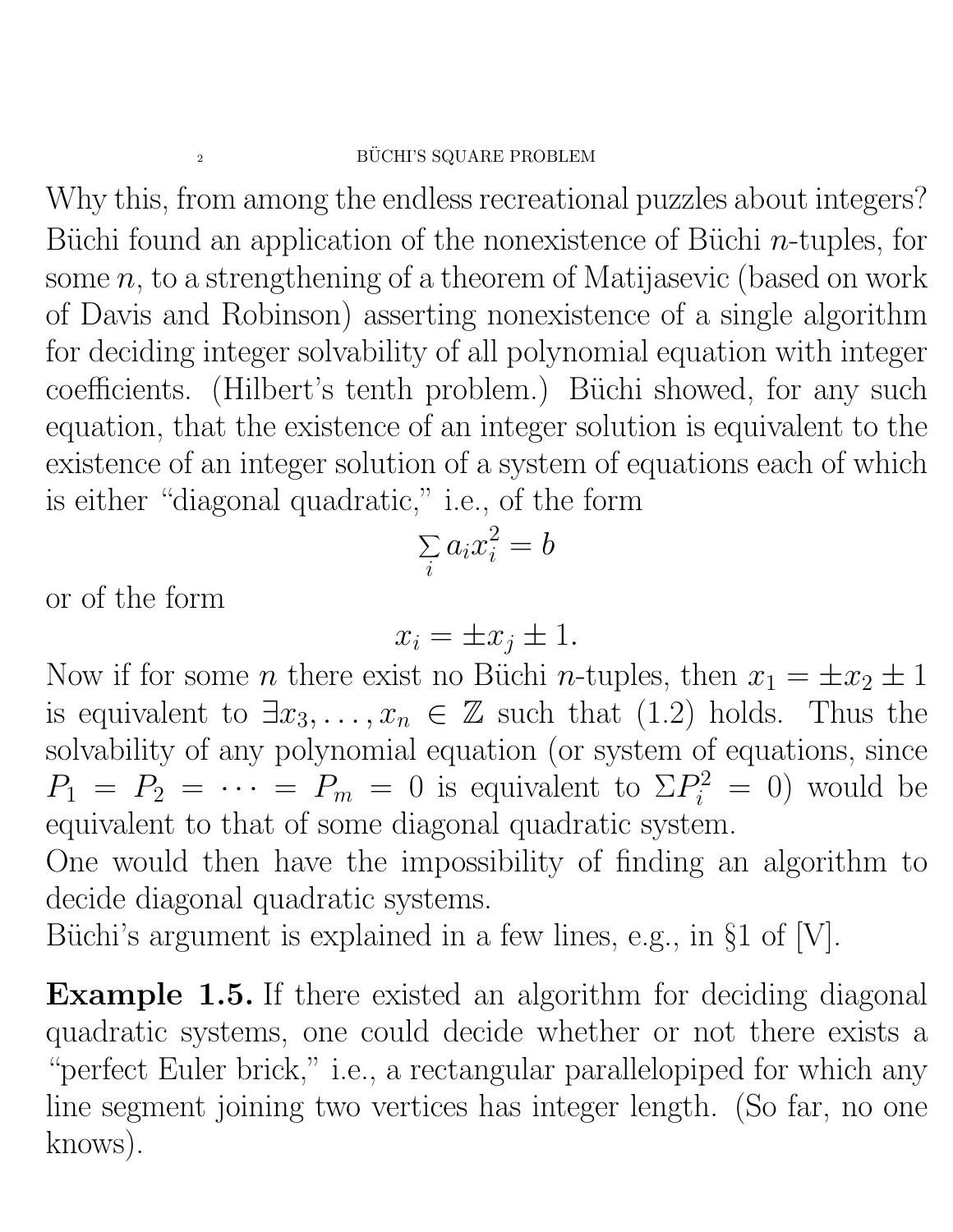## 2. WHAT'S KNOWN?

• The formulas

$$
x_1 = \frac{q^2 - 1}{2p} - p, \quad x_2 = \frac{q^2 - 1}{2p} + q + p, \quad x_3 = \frac{q^2 - 1}{2p} + 2q + p
$$

give a bijection between Büchi 3-tuples and pairs of positive integers give a bijection between Buchi 3-tuples and pair  $(p, q)$  such that  $q^2 \equiv 1 \pmod{2p}$  and  $q > \sqrt{2}p$ .

For instance,  $(p, q) = (4, 9)$  corresponds to  $(x_1, x_2, x_3) = (6, 23, 32)$ , and  $(p, q) = (1, 7)$  corresponds to  $(x_1, x_2, x_3) = (23, 32, 39)$ .

*Proof.* That the formulas define a Büchi 3-tuple is simple to check. Conversely, looking mod 4, one sees that in any Büchi  $n$ -tuple, successive members have opposite parities; and one checks that the succesive differences  $x_{i+1} - x_i$  form a decreasing sequence. So for any Büchi 3-tuple  $x_1 < x_2 < x_3$  we can set  $x_2 - x_1 = 2p + q$ ,  $x_3 - x_2 = q$ , and substitute into  $(1.2)$ ...

• There are infinitely many Büchi 4-tuples. For example:

 $S_0 = (1, 2, 3, 4), S_1 = (6, 23, 32, 39), \text{ and } S_{i+1} = 10S_i - S_{i-1}$  ( $i > 0$ ).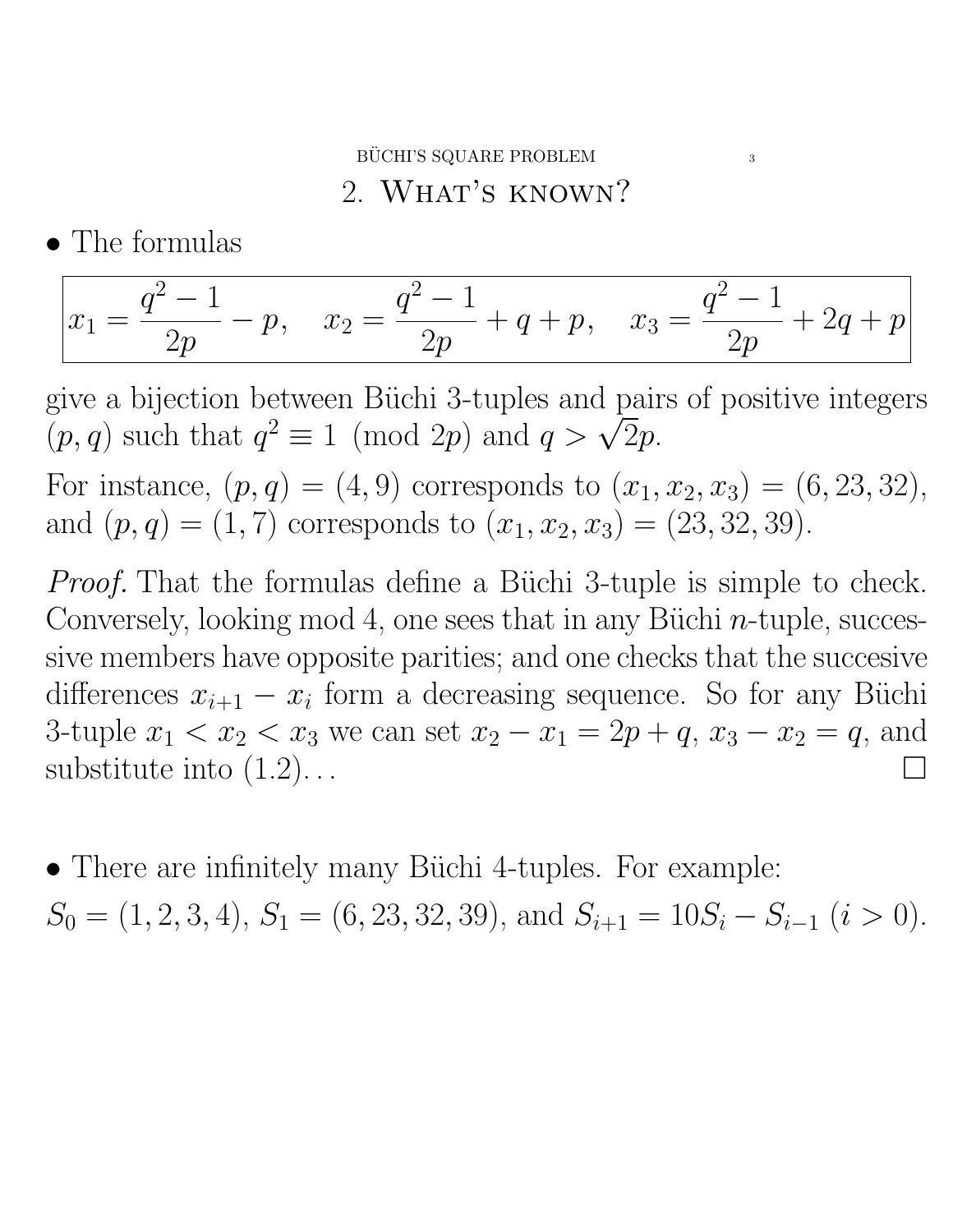Buell (1987) related finding Büchi 4-tuples to questions about when certain indefinite binary quadratic forms represent 1. In essence, he transformed solving  $(1.2)$  (nontrivially) for  $n = 4$  into solving

(\*) 
$$
1 = j^2 y^2 - 2(l^2 + jl - j^2)yz + j^2 z^2
$$

for positive integers  $j < l, y, z$ .

As a quadratic form in  $y$  and  $z$ , the right side has discriminant

$$
D := 4(l^2 + il - j^2)^2 - 4j^4 = 4(l - j)l(l + j)(l + 2j) > 0.
$$

This integer is not a square (see [E]). For fixed  $j < l$ , if  $(y, z)$  satisfies  $(*)$  then  $y/z$  is a continued fraction convergent to  $j^2 - il - l^2 \pm \sqrt{D}$ ; and if there are any such pairs  $(y, z)$ then there are infinitely many. So the Büchi 4-tuples come in infinite families (not necessarily disjoint).

There are lots of "good"  $(j, l)$  for which solutions exist. To check, one need only look at a finite set of convergents, of cardinality the one need only look at a finite set of convergents, of cardinality the "period" of  $\sqrt{D}$ . This is easy to do with Mathematica or Maple. Buell examines thousands of random pairs, and finds that about 40% are good. But I don't know any nice characterization of which pairs are good.

For example, taking  $j = 1$  yields a doubly indexed family of Büchi 4-tuples  $S_n(l)$   $(n > 0, l > 1)$ , specified by

$$
S_0 = (1, 2, 3, 4),
$$
  
\n
$$
S_1(l) = (2l^3 - 5l, 2l^3 + 2l^2 - l + 1, 2l^3 + 4l^2 + l - 2, 2(l + 1)^3 - 5(l + 1)),
$$
  
\n
$$
S_{i+1}(l) = 2(l^2 + l - 1)S_i - S_{i-1} \ (i > 0).
$$

• It is *not known* whether there exist Büchi 5-tuples.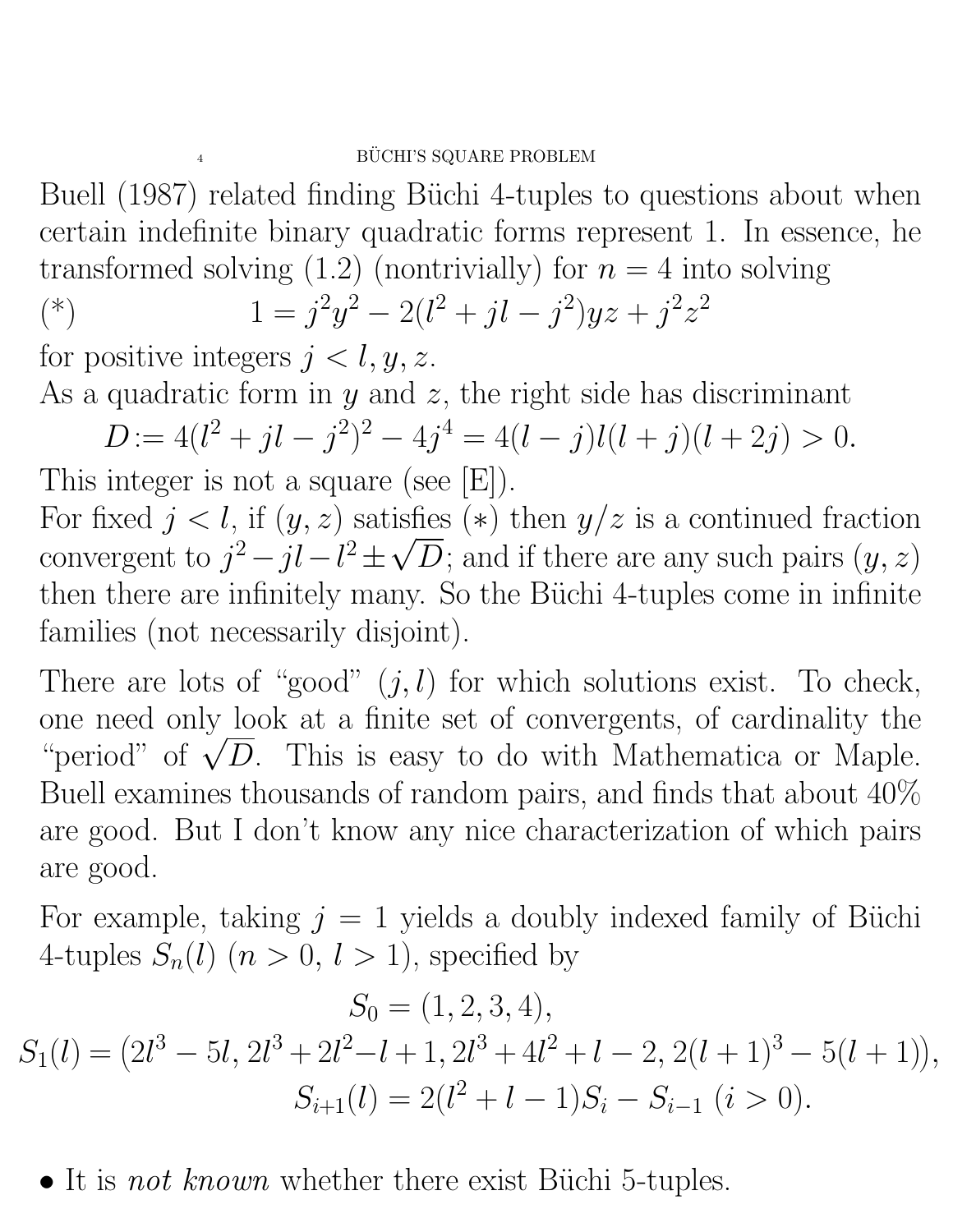Naive strategy: use 3-tuples to learn about 4-tuples then 5-tuples.

- # of 3-tuples with given  $x_1$  is 0 or  $\infty$ . (Known for centuries.)
- # of such 4-tuples  $< \infty$ : equations  $(1.2) \implies$

$$
w^{2} := (x_{3}x_{4})^{2} = (2x_{2}^{2} + 2 - x_{1}^{2})(3x_{2}^{2} + 6 - x_{1}^{2});
$$

and for fixed  $x_1$ , an old theorem of Siegel guarantees that only finitely many integer pairs  $(w, x_2)$  satisfy this. (Google "elliptic curve".)

• In 1993, Pinch computed all 36 Büchi 4-tuples with  $x_1 < 1000$ . Note: Any bound on  $x_2$  forces bounds on  $x_3 = 2x_2^2 + 2 - x_1^2$  $_1^2$  and  $x_4 = 3x_2^2 + 6 - x_1^2$  $_1^2$ . But:

(?) Could  $x_2$  be huge w.r.t.  $x_1$ 

Pinch bounded  $x_2$  in terms of  $x_1$  via Baker's theory of linear combinations of logarithms.

Pinch's computation showed that if  $x_1 < 1000$ , then  $x_2 \le 26605$ . (The corresponding 4-tuple is (916, 26605, 37614, 46063)). Knowing this, one can nowadays reproduce his table, essentially by brute-force checking, in a fraction of a second—but that's cheating, since one doesn't have any such bound a priori. Brute force means just list all  $x_1$  and  $x_2$  within certain bounds (for instance using the above formula for Büchi triples), and then check via  $(1.2)$  whether  $x_3$  and  $x_4$  exist. The same brute-force method produces, in a couple of hours, all the 754 4-tuples with  $x_1 < x_2 < 10^7$ . (And none of these extends to a 5-tuple: neither  $2 + 2x_1^2 - x_2^2$  nor  $2 + 2x_4^2 - x_3^2$  $\frac{2}{3}$  is an integer square.)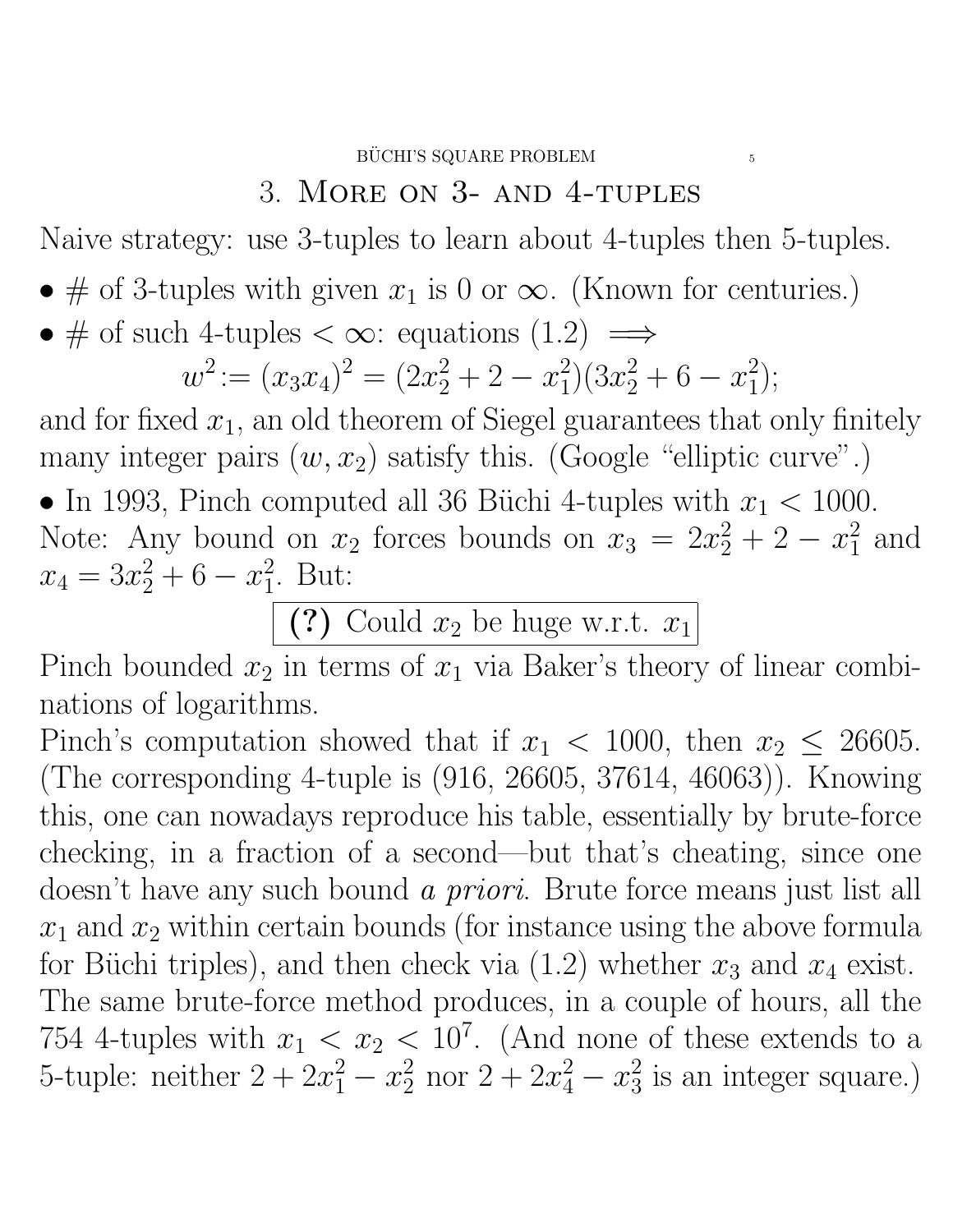Among these 754 4-tuples, 60 have  $x_1 < \sqrt{10^7}$ . √

(??) Could there be any more 4-tuples with  $x_1$  < √ 10<sup>7</sup> ?

The ratios  $x_2/x_1^2$  for these sixty range from 0.831444... for (1413, 1660036, 2347645, 2875266) down to 0.000426. . . for (2607, 2894, 3155, 3396). For  $x_1 > 1637$ , the ratio is  $< 0.1$ .

This suggests (at least):

**Conjecture:**  $x_2 < x_1^2$  for all Büchi 4-tuples.

For bounding  $x_2$  in terms of  $x_1$ , this would be much simpler than the approach via Baker.

In any case, thinking about it could conceivably teach one something about 4-tuples that might be useful in thinking about 5-tuples.

(Actually, it is not hard to show that for a 5-tuple,  $x_2 < .75x_1^2$  $\frac{2}{1}$ ; but one would hope to learn other things.)

Computations (see below) show:

The conjecture holds if  $x_2 < 10^{1000}$ .

So a Büchi 4-tuple with  $x_1$  <  $\frac{0}{\sqrt{2}}$  $\overline{10^7} = 3162.28...$  and  $x_2 > 10^7$  would have an  $x_2$  with more than 1000 decimal digits. This seems unlikely to occur, but I can't yet exclude it. Perhaps Pinch's methods could be applied, but I would stubbornly prefer a proof of the conjecture.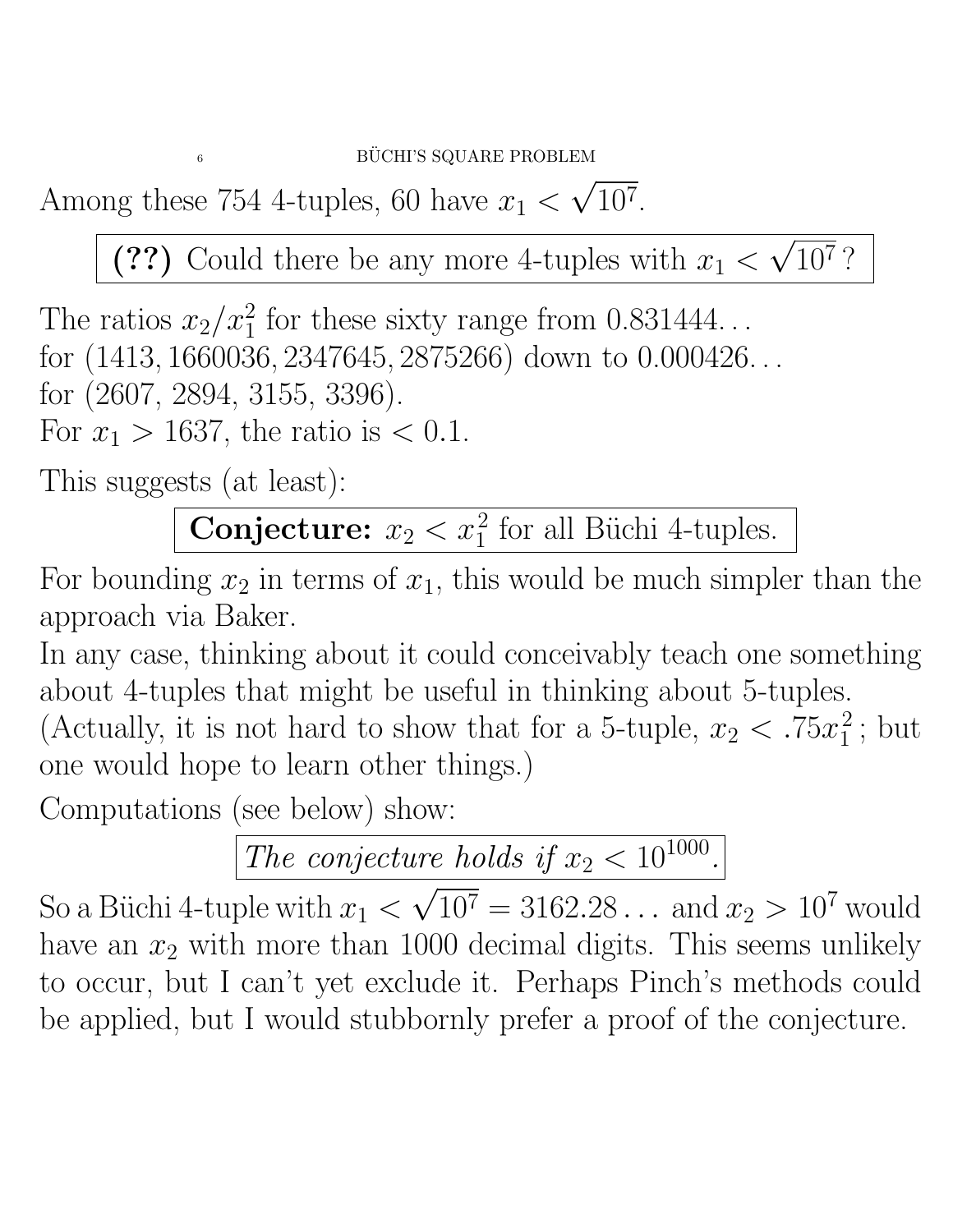Here is a quick sketch of the calculation.

If  $(w, x, y, z)$  is a Büchi 4-tuple then  $w^2 = 2x^2 + 2 - y^2$ ; so if this 4-tuple were a counterexample to the conjecture then

$$
0 < 2x^2 + 2 - y^2 < x.
$$

Call a Büchi 3-tuple

$$
(x, y, z) = \left(\frac{q^2 - 1}{2p} - p, \frac{q^2 - 1}{2p} + q + p, \frac{q^2 - 1}{2p} + 2q + p\right)
$$
  
exotic if  $0 < 2x^2 + 2 - y^2 < x$ .

We could then prove the conjecture by showing that for any exotic triple  $(x, y, z)$ ,  $2x^2 + 2 - y^2$  is not a perfect square. √

An exotic  $(x, y, z)$  is determined by x, because  $y = \Box$ otic  $(x, y, z)$  is determined by x, because  $y = \sqrt{2}x \perp$  and  $z = \sqrt{3}x$  J. (Easy proof.)

The calculation gives that that there are about 2000 exotic triples with  $x < 10^{1000}$  so they are very sparse—and for each of these,  $2x^2+2-y^2$  is not a perfect square.

This calculation takes a few minutes with Mathematica on a Mac. What makes it feasible is, very roughly, that one can express  $(p, q)$  for what makes it reasible is, very roughly, that one can express  $(p, q)$  for<br>an exotic triple via continued fraction convergents to  $(\sqrt{2}-1)(\sqrt{3}-1)$ an exotic triple via continued fraction convergents to  $(\sqrt{2}-1)(\sqrt{3}-1)$ <br>or  $(\sqrt{2}-1)(\sqrt{3}-1)/2$ , and the numerators and denominators of these convergents grow very quickly. I went up to the two-thousandth convergent, where the numerator and denominator have more than 1000 digits.

Unfortunately, the calculation did not suggest any patterns on which some general proof could be based.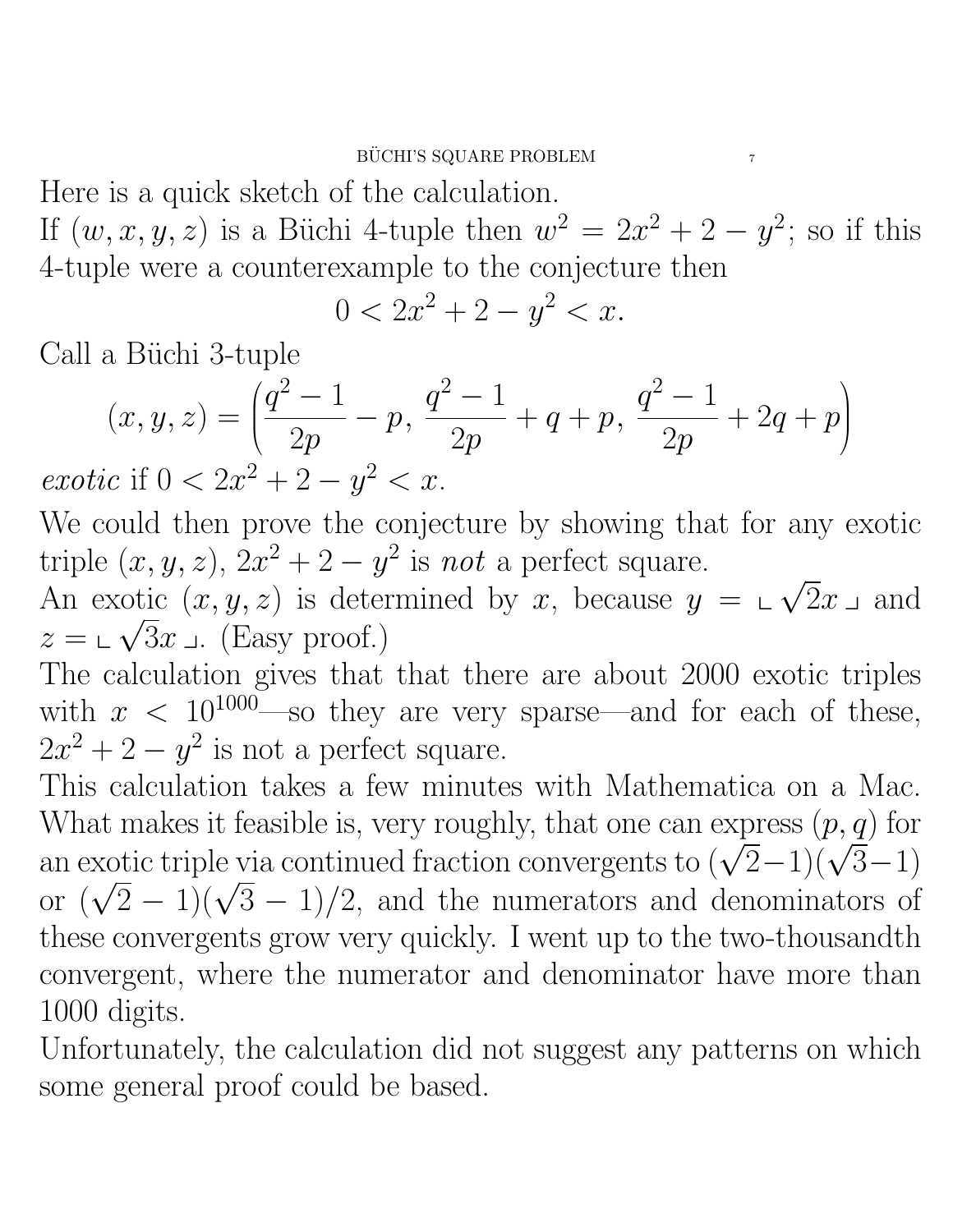Let me mention in passing one really exotic triple, where

 $x =$ 

26352185630150586644443921684341997297798285735502455029231965414 24150799193864238326819400897385118209853983553454991283146348016 122730027059861106783826343262184743120915074572081708445291792412 and

 $2x^2 + 2 - y^2 =$ 

354027662012117690947418275043702269114057822800970066354286280224 715623765511042431270791922404483840907750149254855485888403317369 645680964373668042375162209795945459741916418433124023707961

so that

$$
x/(2x^2 + 2 - y^2) \doteq 7443.54,
$$

whereas if  $\sqrt{2x^2 + 2 - y^2} \in \mathbb{Z}$ , the conjecture would say that the ratio is  $< 1$ !

Here  $2x^2 + 2 - y^2 = (\sqrt{2}x - y)(\sqrt{2}x + y) + 2$  is relatively small Here  $2x^2 + 2 - y^2 = (\sqrt{2x} - \theta)^2$ <br>because  $\sqrt{2x - y} = 0.0000475$ .

In fact the conjecture is equivalent to:

 $3 < x < y \in \mathbb{Z}, 2x^2 + 2 - y^2$  and  $2y^2 + 2 - x^2$  both squares  $\implies$ 

$$
\sqrt{2}x - y > \frac{1}{\sqrt{8}}.
$$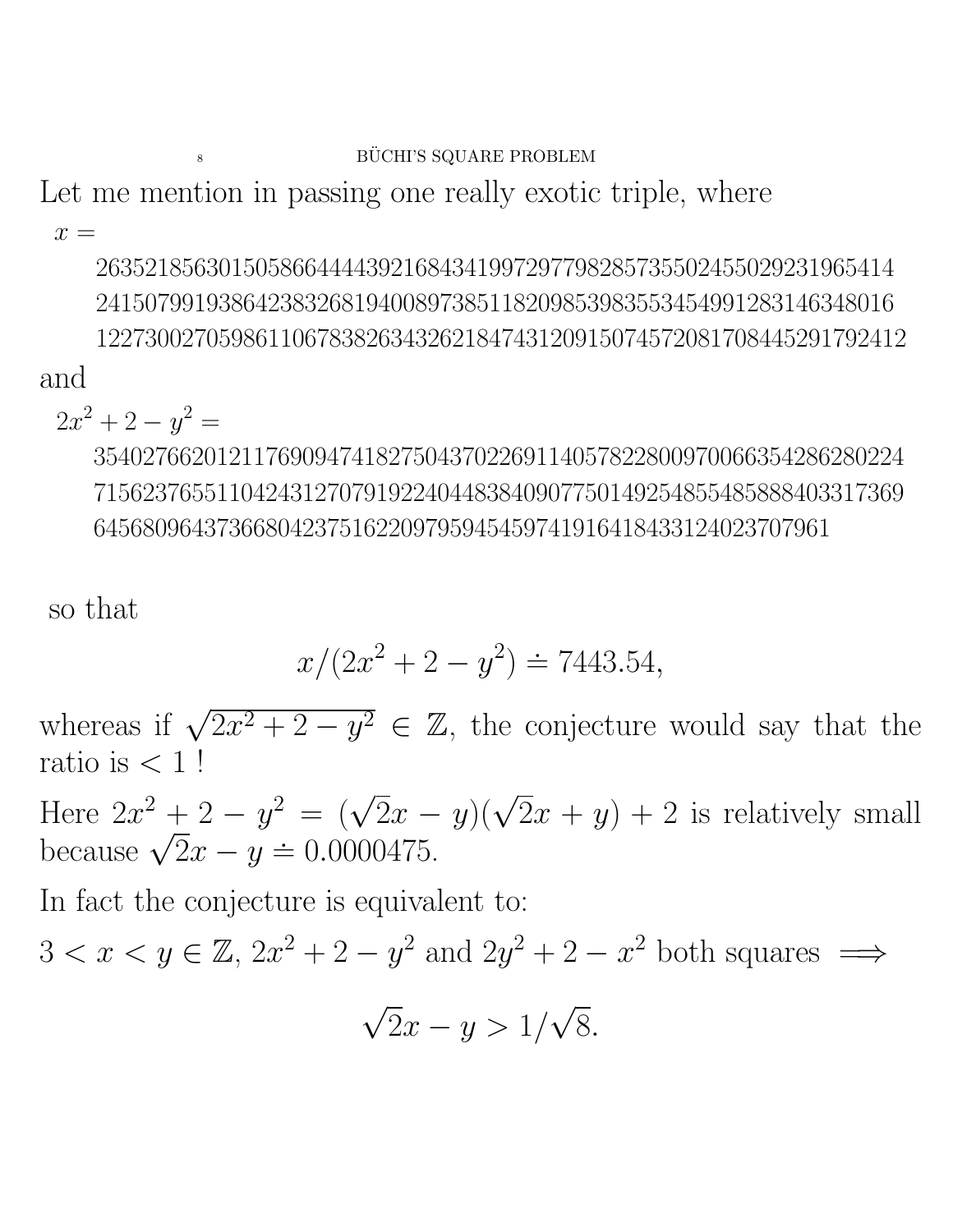## 4. ARITHMETIC GEOMETRY

Let  $B_m$  be the surface in  $\mathbb{P}^m$  whose homogeneous equations are gotten by writing  $2x_0^2$  $\frac{2}{0}$  in place of each 2 in (1.2). It is a nonsingular complete intersection, of general type when  $m \geq 6$ . It contains the  $2^m$  lines

$$
[u, \pm t, \pm (t+u), \cdots, \pm (t+(m-1)u)]
$$

parametrized by  $(t, u) \in \mathbb{P}^1$ .

There is a **conjecture of Lang** related to Falting's theorem that there are only finitely many rational points on curves of general type  $(i.e., of genus > 1)$ . Lang's conjecture says that a surface of general type should have only finitely many rational points outside the union of its curves of genus 0 or 1.

Vojta showed that for  $m \geq 8$ , the only curves on  $B_m$  of genus 0 or 1 are the above lines. However, any Büchi  $m$ -tuple would give a rational point outside those lines.

Hence Lang's conjecture implies that for such  $m$  there are only finitely many—say  $M$ —Büchi m-tuples, and hence there could be no Büchi  $(m + M)$ -tuple.

This would at least give the logic application.